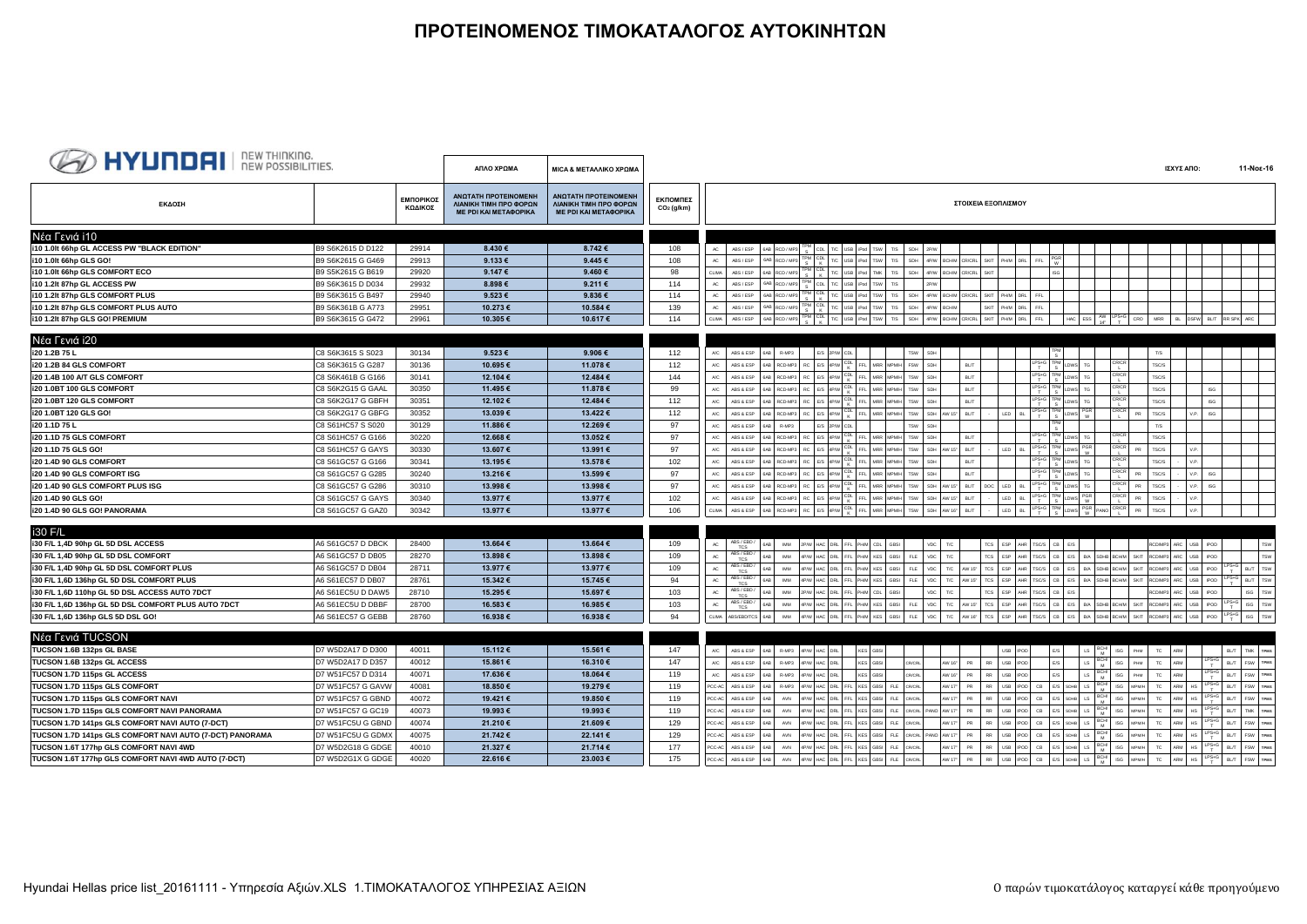

|                           | ΕΠΕΞΗΓΗΣΗ ΣΥΜΒΟΛΩΝ ΕΞΟΠΛΙΣΜΟΥ                                                                                   | ΝΕΑ ΣΤΟΙΧΕΙΑ ΕΞΟΠΛΙΣΜΩΝ   |                                            |                                                                                                                                              |  |
|---------------------------|-----------------------------------------------------------------------------------------------------------------|---------------------------|--------------------------------------------|----------------------------------------------------------------------------------------------------------------------------------------------|--|
| 2 A/B                     | ΑΕΡΟΣΑΚΟΣ ΟΔΗΓΟΥ / ΣΥΝΟΔΗΓΟΥ                                                                                    |                           |                                            | Μαύρο εσωτερικό χρώμα                                                                                                                        |  |
| 4 A/B                     | ΑΕΡΟΣΑΚΟΣ ΟΔΗΓΟΥ / ΣΥΝΟΔΗΓΟΥ & 2 ΠΛΕΥΡΙΚΟΙ                                                                      | i10                       | Επιπλέον της<br>έκδοσης                    | Ξξωτερικές λαβές των θυρών και καθρέπτες στο χρώμα του αμαξώματος                                                                            |  |
| 6 A/B                     | ΑΕΡΟΣΑΚΟΙ ΟΔΗΓΟΥ - ΣΥΝΟΔΗΓΟΥ & 2 ΠΛΕΥΡΙΚΟΙ & 2 ΤΥΠΟΥ ΚΟΥΡΤΙΝΑΣ                                                  | <b>Black Edition</b>      | "ACCESS PW"                                | Κάθισμα οδηγού ρυθμιζόμενο σε ύψος                                                                                                           |  |
| A/B                       | ΑΕΡΟΣΑΚΟΣ ΟΔΗΓΟΥ                                                                                                |                           |                                            |                                                                                                                                              |  |
| A/C                       | AIR CONDITION                                                                                                   |                           |                                            | Σκούρα κρύσταλλα (Privacy Glass)                                                                                                             |  |
| <b>ABS</b>                | ΣΥΣΤΗΜΑ ΑΝΤΙΜΠΛΟΚΑΡΙΣΜΑΤΟΣ ΦΡΕΝΩΝ                                                                               |                           |                                            | Εξωτερική σήμανση "GO!                                                                                                                       |  |
| AHR                       | ΕΝΕΡΓΑ ΠΡΟΣΚΕΦΑΛΑ                                                                                               |                           | Επιπλέον της<br>έκδοσης                    | Περιμετρική προστασία αμαξώματος μαύρου χρώματος<br>Μαύρα καλυματα τροχών (τάσια)                                                            |  |
| <b>ARM</b><br>AW          | Κεντρικό υποβραχιόνιο εμπρός<br>ΖΑΝΤΕΣ ΑΛΟΥΜΙΝΙΟΥ                                                               |                           | <b>"COMFORT</b><br>PLUS"                   | Μαύρο εσωτερικό (Euro Edition)                                                                                                               |  |
| B/A                       | Συναγερμός                                                                                                      |                           |                                            | Δίχρωμη (Λευκή-Μπλε) διακοσμητική ραφή σε τιμόνι, καθίσματα, επιλογέα ταχυτήτων                                                              |  |
| <b>BCH/M</b>              | Χειρολαβές και καθρέπτες στο χρώμα του αμαξώματος                                                               |                           |                                            | Μαύρη μεταλλική βαφή στην επιφανάνεια της κεντρικής κονσόλας                                                                                 |  |
| <b>BL/T</b>               | ΒLUETOOTH ΜΕ ΑΝΑΓΝΩΡΙΣΗ ΦΩΝΗΣ                                                                                   |                           |                                            | Λονότυπο "i10" στα εμπρός καθίσματα                                                                                                          |  |
| <b>BL</b>                 | Στατικά φώτα στροφής                                                                                            |                           |                                            |                                                                                                                                              |  |
| CAMERA                    | ΚΑΜΕΡΑ ΟΠΙΣΘΟΠΟΡΙΑΣ                                                                                             |                           |                                            | Σκούρα κρύσταλλα (Privacy Glass)                                                                                                             |  |
| <b>CR/CRL</b><br>CВ       | <b>CRUISE CONTROL</b><br>COOL BOX                                                                               | i10 GO!<br><b>PREMIUM</b> | Επιπλέον της                               | Εξωτερική σήμανση "GO!"<br>Περιμετρική προστασία αμαξώματος μαύρου χρώματος                                                                  |  |
| <b>CDL</b>                | ΚΕΝΤΡΙΚΟ ΚΛΕΙΔΩΜΑ                                                                                               |                           | έκδοσης                                    | Μαύρο εσωτερικό (Euro Edition)                                                                                                               |  |
| <b>CDLK</b>               | ΚΕΝΤΡΙΚΟ ΚΛΕΙΔΩΜΑ ΜΕ ΤΗΛΕΧΕΙΡΙΣΜΟ                                                                               |                           | "PREMIUM"                                  | Δίχρωμη (Λευκή-Μπλε) διακοσμητική ραφή σε τιμόνι, καθίσματα, επιλογέα ταχυτήτων                                                              |  |
| <b>CLIMA</b>              | ΑΥΤΟΜΑΤΟΣ ΚΛΙΜΑΤΙΣΜΟΣ                                                                                           |                           |                                            | Μαύρη μεταλλική βαφή στην επιφανάνεια της κεντρικής κονσόλας                                                                                 |  |
| <b>DOC</b>                | Βάση στήριξης Smartphone με φορτιστή                                                                            |                           |                                            | Λογότυπο "i10" στα εμπρός καθίσματα                                                                                                          |  |
| <b>DRL</b><br><b>E/S</b>  | Φώτα ημέρας (LED)<br>HAEKTPIKO TIMONI                                                                           |                           |                                            | Σκούρα κρύσταλλα (Privacy Glass)                                                                                                             |  |
| <b>EMC</b>                | ΗΛΕΚΤΡΟΧΡΩΜΙΚΟΣ ΚΑΘΡΕΠΤΗΣ ΜΕ ΠΥΞΙΔΑ                                                                             |                           |                                            | Εξωτερική σήμανση "GO!"                                                                                                                      |  |
| <b>ESP</b>                | ΗΛΕΚΤΡΟΝΙΚΟ ΣΥΣΤΗΜΑ ΕΛΕΓΧΟΥ ΔΥΝΑΜΙΚΗΣ ΣΥΜΠΕΡΙΦΟΡΑΣ                                                              |                           |                                            | Περιμετρική προστασία αμαξώματος μαύρου χρώματος                                                                                             |  |
| <b>FFL</b>                | ΕΜΠΡΟΣ ΦΩΤΑ ΟΜΙΧΛΗΣ                                                                                             |                           |                                            | Μαύρο εσωτερικό (Euro Edition) για όλους τους εξωτερικούς χρωματισμούς                                                                       |  |
| <b>FLE</b>                | Flex Steering                                                                                                   |                           | Επιπλέον της                               | Μαύρα υφασμάτινα καθίσματα για όλους τους εξωτερικούς χρωματισμούς                                                                           |  |
| <b>FSW</b>                | Ρεζέρβα κανονικών διαστάσεων                                                                                    | i20 GO!                   | έκδοσης                                    | ∆ίχρωμη (Λευκή-Μπλε) διακοσμητική ραφή σε τιμόνι, καθίσματα, επιλογέα ταχυτήτων<br>Μπλέ χρώματος περιμετρικός διάκοσμος αεραγωγών            |  |
| <b>GBSI</b><br>HS         | Ένδειξη αλλαγής ταχυτήτων<br>θερμαινόμενα εμπρός καθίσματα                                                      |                           | <b>COMFORT</b>                             | \ογότυπο "ί20" στα εμπρός καθίσματα                                                                                                          |  |
| <b>ISG</b>                | ISG (ΣΥΣΤΗΜΑ START& STOP) Αυτόματη ενεργοποίηση/απενεργοποίηση κινητήρα για οικονομία καυσίμου                  |                           | PLUS"                                      | Αισθητήρας φώτων & βροχής                                                                                                                    |  |
| <b>KES</b>                | ΤΗΛΕΧΕΙΡΙΣΜΟΣ ΚΛΕΙΔΑΡΙΩΝ ΜΕ ΣΥΝΑΓΕΡΜΟ                                                                           |                           |                                            | Αισθητήρας παρκαρίσματος πίσω                                                                                                                |  |
| LP                        | ΔΕΡΜΑΤΙΝΟ ΣΑΛΟΝΙ                                                                                                |                           |                                            | Ηλεκτροχρωματικός εσωτερικός καθρέπτης                                                                                                       |  |
| <b>LPS</b>                | ΔΕΡΜΑΤΙΝΟ ΤΙΜΟΝΙ                                                                                                |                           |                                            | -) Καταργείται το σύστημα ISG (για τον κινητήρα 1,4 Diesel]                                                                                  |  |
| LPS+GT<br>LS              | ΔΕΡΜΑΤΙΝΟ ΤΙΜΟΝΙ + ΜΟΧΛΟ ΤΑΧΥΤΗΤΩΝ<br>Αισθητήρας φώτων                                                          |                           |                                            | Καταργείται η Βάση στήριξης κινητού (Smartphone Docking                                                                                      |  |
| <b>LDWS</b>               | Σύστημα προειδοποιήσης εκτροπής πορείας                                                                         |                           |                                            | ιτόματος κλιματισμό                                                                                                                          |  |
| M/G                       | ΜΕΤΑΛΛΙΚΗ ΕΠΕΝΔΥΣΗ ΤΑΜΠΛΩ                                                                                       |                           |                                            | Σκούρα κρύσταλλα (Privacy Glass)                                                                                                             |  |
| <b>MPM</b>                | ΗΛΕΚΤΡΙΚΟΙ & ΑΝΑΔΙΠΛΟΥΜΕΝΟΙ ΚΑΘΡΕΠΤΕΣ                                                                           |                           |                                            | Ξξωτερική σήμανση "GO!"                                                                                                                      |  |
| MPM/H                     | ΗΛΕΚΤΡΙΚΟΙ - ΘΕΡΜΑΙΝΟΜΕΝΟΙ & ΑΝΑΔΙΠΛΟΥΜΕΝΟΙ ΚΑΘΡΕΠΤΕΣ                                                           |                           |                                            | Τεριμετρική προστασία αμαξώματος μαύρου χρώματος                                                                                             |  |
| <b>MRR</b><br>PANO        | ΕΞΩΤΕΡΙΚΟΙ ΚΑΘΡΕΠΤΕΣ ΜΕ ΦΛΑΣ<br>ΓΥΑΛΙΝΗ ΠΑΝΟΡΑΜΙΚΗ ΗΛΙΟΡΟΦΗ ΗΛΕΚΤΡΙΚΑ ΑΝΟΙΓΟΜΕΝΗ                                |                           | Επιπλέον της<br>έκδοσης<br><b>"COMFORT</b> | Μαύρο εσωτερικό (Euro Edition) για όλους τους εξωτερικούς χρωματισμούς<br>Μαύρα υφασμάτινα καθίσματα για όλους τους εξωτερικούς χρωματισμούς |  |
| P/M                       | ΗΛΕΚΤΡΙΚΟΙ ΚΑΘΡΕΠΤΕΣ                                                                                            |                           |                                            | Δίχρωμη (Λευκή-Μπλε) διακοσμητική ραφή σε τιμόνι, καθίσματα, επιλογέα ταχυτήτων                                                              |  |
| P/S                       | ΥΔΡΑΥΛΙΚΟ ΤΙΜΟΝΙ                                                                                                | PANORAMA                  | <b>PLUS</b>                                | Μπλέ χρώματος περιμετρικός διάκοσμος αεραγωγών                                                                                               |  |
| P/W                       | ΗΛΕΚΤΡΙΚΑ ΠΑΡΑΘΥΡΑ                                                                                              |                           | <b>PANORAMA</b> "                          | Λογότυπο "ί20" στα εμπρός καθίσματα                                                                                                          |  |
| PCC-AC<br><b>PGRW</b>     | ΑΥΤΟΜΑΤΟΣ ΔΙΖΩΝΙΚΟΣ ΚΛΙΜΑΤΙΣΜΟΣ - PERSONALIZED CLIMATE CONTROL                                                  |                           |                                            | Αισθητήρας φώτων                                                                                                                             |  |
| PH/M                      | ΣΚΟΥΡΑ ΚΡΥΣΤΑΛΛΑ (PRIVACY GLASS)<br>ΗΛΕΚΤΡΙΚΟΙ & ΘΕΡΜΑΙΝΟΜΕΝΟΙ ΕΞΩΤ.ΚΑΘΡΕΠΤΕΣ                                   |                           |                                            | Αισθητήρας βροχής<br>Ηλεκτροχρωματικός εσωτερικός καθρέπτης                                                                                  |  |
| PH/M/SR                   | Ηλ.&θερμαινόμενοι εξ.καθρέπτες με φλας                                                                          |                           |                                            | -) Καταργείται η Βάση στήριξης κινητού (Smartphone Docking Station)                                                                          |  |
| PR                        | PARKING RADAR                                                                                                   |                           |                                            |                                                                                                                                              |  |
| <b>PSD</b>                | ΗΛΕΚΤΡΙΚΑ ΡΥΘΜΙΖΟΜΕΝΟ ΚΑΘΙΣΜΑ ΟΔΗΓΟΥ                                                                            |                           |                                            | Διαφορετική γρύλια μπροστινής μάσκας                                                                                                         |  |
| <b>PSHD</b>               | ΗΛΕΚΤΡΙΚΑ ΡΥΘΜΙΖΟΜΕΝΟ & ΘΕΡΜΑΙΝΟΜΕΝΟ ΚΑΘΙΣΜΑ ΟΔΗΓΟΥ-ΣΥΝΟΔΗΓΟΥ                                                   |                           |                                            | Σκούρα κρύσταλλα (Privacy Glass)                                                                                                             |  |
| <b>R/SENS</b>             | ΑΙΣΘΗΤΗΡΑΣ ΒΡΟΧΗΣ                                                                                               |                           |                                            | Εξωτερική σήμανση "GO!"                                                                                                                      |  |
| RCD/MP3/RP<br>R-MP3       | ΡΑΔΙΟ CD / ΜΡ3 ΜΕ ΣΥΣΤΗΜΑ ΤΗΛΕΧΕΡΙΣΜΟΥ ΣΤΟ ΤΙΜΟΝΙ<br>Ραδιόφωνο, MP3 player, θύρες σύνδεσης USB & iPod, 2 Ηχεία. |                           |                                            | Ζάντα Αλουμινιού 16" δύο χρωματικών τόνων<br>Πίσω φώτα LED                                                                                   |  |
| RCD-MP3                   | CD player. Ραδιόφωνο, MP3 player, θύρες σύνδεσης USB & iPod, 4 Ηχεία.                                           |                           |                                            | Μαύρο εσωτερικό (Euro Edition) για όλους τους εξωτερικούς χρωματισμούς                                                                       |  |
| <b>RC</b>                 | Χειριστήρια ηχοσυστήματος στο τιμόνι                                                                            |                           |                                            | Μαύρα υφασμάτινα καθίσματα για όλους τους εξωτερικούς χρωματισμούς                                                                           |  |
| RR                        | ΡΑΓΕΣ ΟΡΟΦΗΣ                                                                                                    |                           |                                            | Sport τιμόνι                                                                                                                                 |  |
| S/R                       | ΗΛΕΚΤΡΙΚΗ ΗΛΙΟΡΟΦΗ                                                                                              |                           | Επιπλέον της<br>έκδοσης                    | Δίχρωμη (Λευκή-Μπλε) διακοσμητική ραφή σε τιμόνι, καθίσματα, επιλογέα ταχυτήτων<br>Λογότυπο "ί30" στα εμπρός καθίσματα                       |  |
| <b>SDH</b><br><b>SDHB</b> | ΡΥΘΜΙΖΟΜΕΝΟ ΚΑΘΙΣΜΑ ΟΔΗΓΟΥ ΚΑΘΎΨΟΣ<br>ΡΥΘΜΙΖΟΜΕΝΟ ΚΑΘΙΣΜΑ ΟΔΗΓΟΥ ΚΑΘΎΨΟΣ ΜΕ ΟΣΦΥΙΚΗ ΥΠΟΣΤΗΡΙΞΗ                  | $130$ GO!                 | <b>COMFORT</b><br>PLUS"                    | Εσωτερικό κατώφλι εμπρός θυρών τύπου αλουμινίου                                                                                              |  |
| SI                        | ΔΙΧΡΩΜΗ ΤΑΠΕΤΣΑΡΙΑ                                                                                              |                           |                                            | <sup>ο</sup> υθμιστής & περιοριστής ταχύτητας                                                                                                |  |
| <b>SKIT</b>               | Κιτ καπνιστού                                                                                                   |                           |                                            | ζάθισμα συνοδηγού ρυθμιζόμενο σε ύψος                                                                                                        |  |
| T/C                       | ΤRIP COMPUTER ΥΠΟΛΟΓΙΣΤΗΣ ΤΑΞΙΔΙΟΥ                                                                              |                           |                                            | Ττυσόμενο υποβραχιόνιο πίσω καθισμάτων                                                                                                       |  |
| T/S                       | ΡΥΘΜΙΖΟΜΕΝΟ ΤΙΜΟΝΙ ΚΑΘΎΨΟΣ                                                                                      |                           |                                            | Αισθητήρας φώτων                                                                                                                             |  |
|                           | ΣΥΣΤΗΜΑ ΕΛΕΓΧΟΥ ΠΡΟΣΦΥΣΗΣ<br><b>TCS</b><br>TG<br>Φυμέ τζάμια                                                    |                           |                                            | Αισθητήρας βροχής<br>Φλας στους εξωτερικούς καθρέπτες                                                                                        |  |
|                           | Αισθητήρες χαμηλής πίεσης ελαστικών<br><b>TPMS</b>                                                              |                           |                                            | Ηλεκτρικά ρυθμιζόμενη οσφυική στήριξη εμπρός καθισμάτων                                                                                      |  |
| TMK                       | ΚΙΤ ΠΡΟΣΩΡΙΝΗΣ ΕΠΙΣΚΕΥΗΣ ΕΛΑΣΤΙΚΟΥ                                                                              |                           |                                            | Αισθητήρας παρκαρίσματος πίσω                                                                                                                |  |
| TSC/S                     | ΡΥΘΜΙΣΗ ΤΙΜΟΝΙΟΥ ΣΕ 4 ΚΑΤΕΥΘΥΝΣΕΣ                                                                               |                           |                                            | Ηλεκτροχρωματικός εσωτερικός καθρέπτης                                                                                                       |  |
| <b>TSW</b>                | ΠΡΟΣΩΡΙΝΗ ΡΕΖΕΡΒΑ ΑΝΑΓΚΗΣ                                                                                       |                           |                                            |                                                                                                                                              |  |
| <b>USB</b>                | ΘΥΡΑ ΥΠΟΔΟΧΗΣ ΑΛΛΩΝ ΗΧΗΤΙΚΩΝ ΣΥΣΤΗΜΑΤΩΝ ΕΝΣΩΜΑΤΩΜΕΝΗ ΣΤΟ RCD (πχ IPOD)                                          |                           | Επιπλέον της<br>έκδοσης                    | Εργοστασιακό σύστημα πλοήγησης AVN 2,0                                                                                                       |  |
| <b>VDC</b>                | ΗΛΕΚΤΡΟΝΙΚΟ ΣΥΣΤΗΜΑ ΔΥΝΑΜΙΚΗΣ ΕΥΣΤΑΘΕΙΑΣ                                                                        |                           |                                            | .<br>Με έγχρωμη οθόνη αφής 8" (800 Χ 480)<br>Κάμερα οπισθοπορίας (η εικόνα εμφανίζεται στην οθόνη 8" του συστήματος)                         |  |
| <b>WFI</b><br>К.П.        | ΕΝΔΕΙΞΗ ΧΑΜΗΛΗΣ ΣΤΑΘΜΗΣ ΥΓΡΟΥ ΥΑΛΟ-ΚΑΘΑΡΙΣΤΗΡΩΝ<br>ΚΑΤΟΠΙΝ ΠΑΡΑΓΓΕΛΙΑΣ                                          |                           | "COMFORT"                                  | Κεραία οροφής τύπου πτερυγίου ("shark fin")                                                                                                  |  |
| <b>IPOD</b>               | <b>ΘΥΡΑ ΥΠΟΔΟΧΗΣ ΙΡΟD)</b>                                                                                      |                           |                                            |                                                                                                                                              |  |
|                           |                                                                                                                 |                           |                                            |                                                                                                                                              |  |

|                                                  |  | GPS Πλοήγηση   λογισμικό Ginius Driver   Χάρτης Ελλάδος Geointelligence   3-ετής δωρεάν αναβάθμιση |  |  |  |  |  |
|--------------------------------------------------|--|----------------------------------------------------------------------------------------------------|--|--|--|--|--|
|                                                  |  | Έγχρωμη Οθόνη αφής υψηλής ανάλυσης (διαστάσεων 7" για i10 / i30, και 8" για i20)                   |  |  |  |  |  |
|                                                  |  | Bluetooth                                                                                          |  |  |  |  |  |
|                                                  |  | Θύρες iPOD USB, Mini USB, Micro SD                                                                 |  |  |  |  |  |
|                                                  |  | Applications (Calendar, Calculator, Games)                                                         |  |  |  |  |  |
|                                                  |  | Σύνδεση με χειριστήρια τιμονιού (όπου υπάρχουν)                                                    |  |  |  |  |  |
| i10, i20, i30<br><b>ΣΥΣΤΗΜΑ iVIEW DVD player</b> |  |                                                                                                    |  |  |  |  |  |
|                                                  |  | CD-to-USB copier                                                                                   |  |  |  |  |  |
|                                                  |  | Δυνατότητα φιλοξενίας / συνεργασίας με κάμερα οπισθοπορίας (i30)                                   |  |  |  |  |  |
|                                                  |  | Κάμερα οπισθοπορίας (για τα μοντέλα i10 & i20) στον βασικό εξοπλισμό                               |  |  |  |  |  |
|                                                  |  | Δυνατότητα φιλοξενίας / συνεργασίας με Internet USB 3G Dongle                                      |  |  |  |  |  |
|                                                  |  | Δυνατότητα φιλοξενίας / συνεργασίας με οθόνες πίσω καθισμάτων (dual zone)                          |  |  |  |  |  |
|                                                  |  | Δυνατότητα συνεργασίας με δέκτη / ψηφιακή τηλεόραση                                                |  |  |  |  |  |